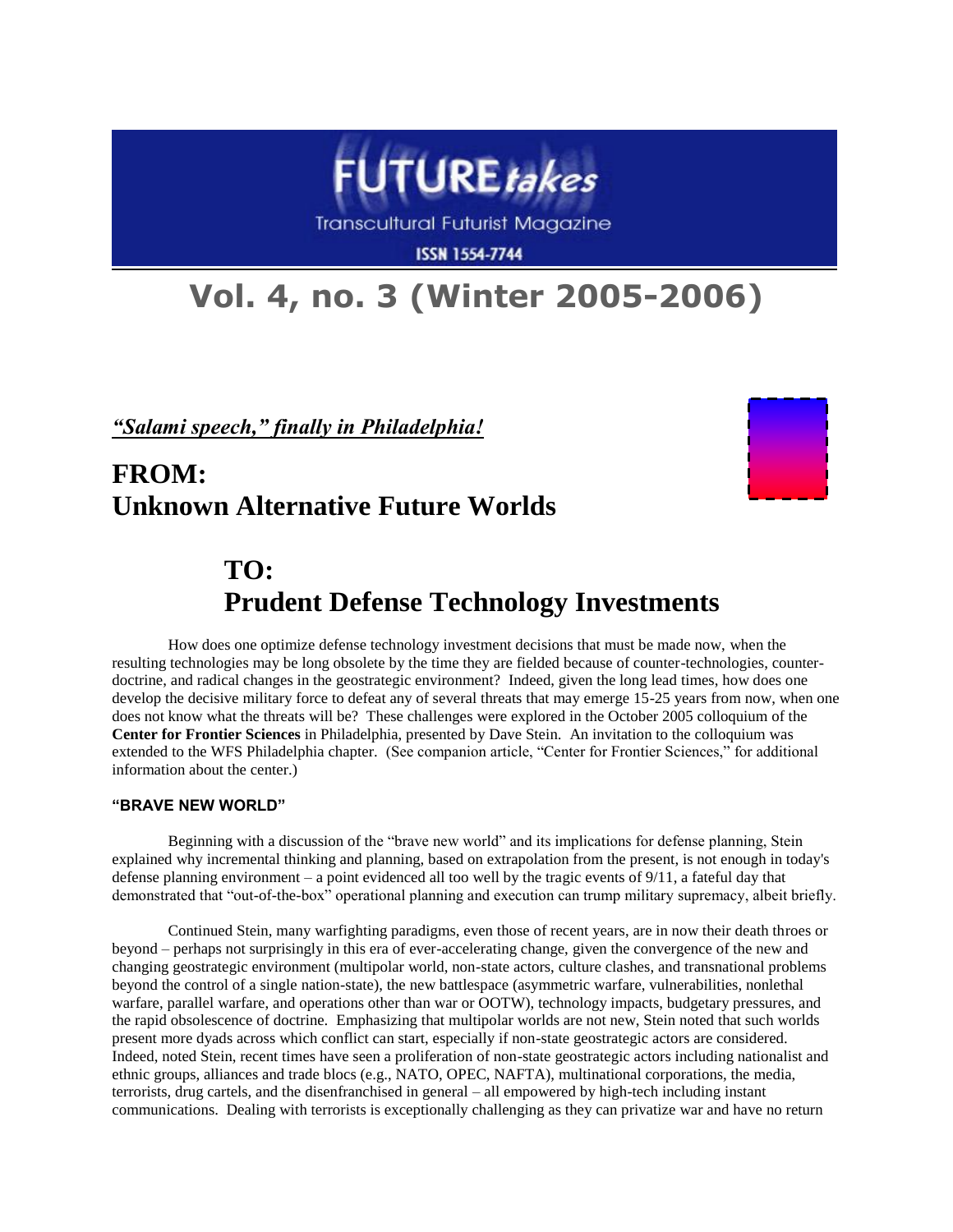address or other vulnerabilities commonly associated with nation-states. The multipolar world presents additional challenges including the loss of superpower restraining capability over client states as well as the release of new tensions as old ones are relaxed with the collapse of regimes.

Another challenge is dealing with potential adversaries whose mindsets differ radically from our own, observed Stein. A common example is the suicidal terrorist who is not readily deterred and who places a low value on human life, but there is also the tyrant willing to sacrifice his people and country, who is out of touch with military reality (Hitler, in the waning days of WWII), or who derives strength from standing up to the US and not necessarily from military victory (Saddam Hussein). In cases such as these, conventional game theory is not readily applicable. Another formidable challenge can be found in "holistic warfare" based on non-military means such as public opinion manipulation (recall Vietnam), embargoes, manipulation of the stock market or exchange rate, or perhaps even election influence. Noted Stein, stock market or trade transactions considered normal in the US might be viewed as acts of war by other nations that are adversely impacted. This holistic thinking, which contrasts profoundly with the reductionist thinking that is more common in the West, also entails the prospect of being at war and not knowing it, perhaps even begging for a new definition of "peacetime."

Non-conventional military operations present their own challenges that must be considered in planning force structures. Operations other than war (OOTW) such as peacekeeping, peacemaking, and humanitarian assistance require special training. Often protracted, they entail public opinion issues, especially in a "quarterly earnings statement" culture. Urban operations often entail high collateral damage risks and magnify the need for accurate and timely identification of friend and foe  $(IFF) - no$  trivial challenge. As in any conflict, there is the need to maintain escalation dominance and to implement a viable exit strategy to "get out of trouble faster than we got into it" – without sowing the seeds for another war to fight.

Adding to these challenges are the pervasive impacts of technology. As one might expect for a complex society, technology generates new vulnerabilities in addition to providing new capabilities. Indeed, observed Stein, even technologies that are seemingly mundane have had unforeseen impacts, as evidenced by the impact of food preservation technologies on the mobility of armies. Traditional service roles and missions are also being impacted – the laws of "bureaustatics" notwithstanding, as improved precision, range, and lethality are making it more possible for any service to strike nearly any target. Furthermore, technology has already lowered the threshold for going to war, since massive mobilizations are not as necessary and since nonlethal warfare might entail less public opinion risk. At the same time, the information age is empowering good guys and bad guys alike including nonstate geostrategic actors. On one hand, it blunts information control by dictators as well as by the mainstream media, while on the other, it heightens discontent among the have-nots – all while influencing public opinion everywhere. Said Stein, this is all on top of the debate as to whether high technology lifts all boats, widens the "digital divide," or does both.

Other factors influence force structure options. A primary consideration is whether to rely on allies to share weapon system development and acquisition costs and on coalitions in time of conflict. Stable coalitions and reliable allies argue for cost- and burden-sharing, given the costs of big-ticket weapons systems against the backdrop of competing fiscal priorities. Yet in the extreme, the likelihood of fluid coalitions argues against burden sharing, forward basing, and even the guaranteed availability of ports and airfields – at least in the case of some countries – because of the technology transfer risk (if it cannot be outpaced) and also because divergent national interests in the fact of a crises can force concessions and render the coalition itself a Clausewitzian center-of-gravity (COG) that the adversary can target via ally intimidation. It has also been argued that in years past, forward basing underscored the US commitment to their host nations while also deterring regional arms races. However, if rapidly-changing coalitions, the geopolitical cold shoulder, or domestic considerations preclude forward basing, the potential need for long range power projection increases.

Furthermore, fluid coalitions can limit targeting options, as today's adversary may be tomorrow's ally. Other adversaries of tomorrow may lack a Clausewitzian COG that is vulnerable to strategic strike – not unlike today's terrorists who have no return address, and this needs to be considered in tailoring force structure.

The anticipated shelf life of technological advantages is yet another consideration. Then, too, one must consider the possible roles that the armed forces will assume – e.g., conventional missions only or OOTW also. Additional considerations include the possible relative roles of the various instruments of national power (e.g.,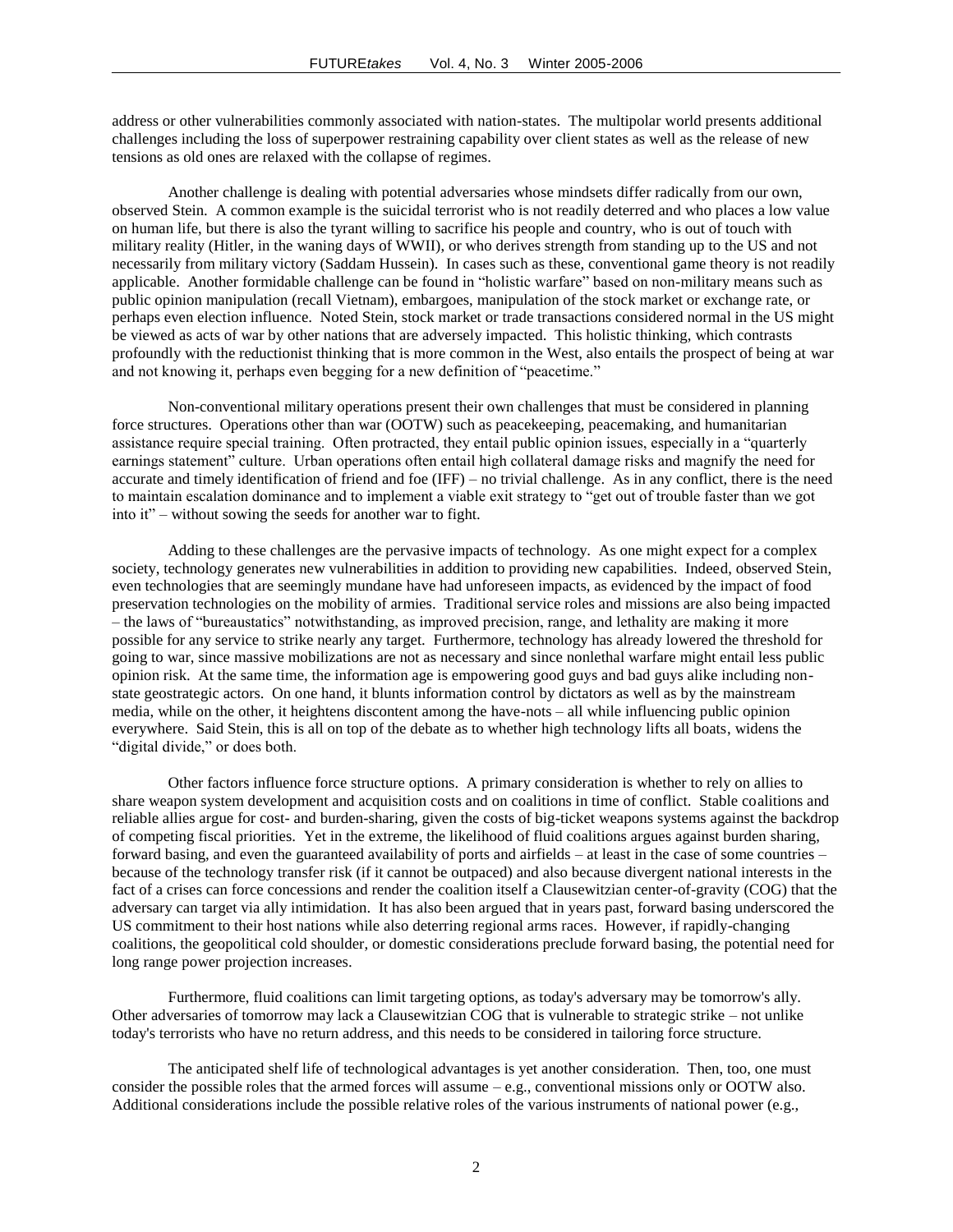military, diplomatic, economic, and those yet to come) and of the nation-state to the multinational corporation. Compounding these challenges is doctrine obsolescence. Drawing upon examples from business as well as from spectator sports, Stein explained that warfighting doctrine is like a match – useless after it is used once – that is, after it becomes known to potential adversaries.

All of these factors, challenging enough even today, point to long-range uncertainty regarding alternative future worlds and the threats that they will present. This uncertainty, itself exacerbated by the ever-increasing rapidity of change, complicates defense force structure and technology investment planning, as though (to borrow a military euphemism) the rate of change is getting inside the defense planning decision loop. In this planning environment, it is not enough to build an incrementally better tank, combat ship, or fighter aircraft, as military supremacy in this context has only limited relevance. A better planning methodology and framework are needed.

### **THE METHODOLOGY AND ITS PAYOFFS**

So how does one plan for those wars that have not yet been fought? As Stein indicated, this challenge is roughly akin to asking a physicist to identify those elementary particles that have not yet been discovered! Careful to emphasize that he was but one of many people involved in the Air Force long-range planning studies and not a principal investigator, Stein then outlined one of the long-range planning methodologies used within the US Air Force during the 1990's (see disclaimer<sup>1</sup>). A simplified description is as follows.<sup>2</sup> The methodology starts with a "time warp" to a future characterized by any of several alternative geostrategic worlds (scenarios), themselves postulated on the basis of geostrategic planning space drivers and representing discontinuous jumps from the present. Each world to be considered in the study is selected on the basis of the national security challenges that it presents. For each world, a draft "history" is developed by "backcasting to the present" and checked for selfconsistency. The details of the specific worlds considered in the Air Force planning studies are documented elsewhere.<sup>3</sup>

The next step postulates the various threats that these worlds present and military capabilities (weapon systems) needed to counter the threats. In turn, these hypothetical weapons systems, which range from evolutionary to revolutionary – "mild to wild" – require enabling technologies that are themselves identified. A "scoring" process, sometimes iterative as well as interactive, evaluates the utility of each hypothetical weapons system for each alternative future world as appropriate – thereby yielding a separate score for each world – and it also evaluates each system's susceptibility to countermeasures, be they technology-based or tactics- and doctrine-based. To this end, it is necessary to have a "Red Team" or at least a robust representation of a hypothetical adversary's own military capabilities and their possible countermeasures against "Blue Team" (friendly) forces. Scoring criteria can range from precision, range, and lethality to reliability, sustainability, deployability, personnel and training impact, risk (development, acquisition, and obsolescence), cost, and even political acceptability considerations. For each world, the weapons system results are then correlated with the enabling technologies to obtain a score for each technology, again by alternative future world.

The end product is a list of the enabling technologies, the scores of which are roughly correlated with their "pervasiveness" across the hypothesized weapons systems and their relative utilities across the alternative future worlds examined. For a given technology or weapons system, a low spread or variation of scores indicates that the

l

<sup>&</sup>lt;sup>1</sup> DISCLAIMER: Although the methodology presented in the colloquium was used in 1990's-vintage United States Air Force long-range planning studies and has long been in the public domain, this synopsis and the colloquium that it summarizes do not necessarily represent the official position of the United States Air Force or the Department of Defense. Furthermore, the speaker did not present the colloquium in an official capacity as a representative of the United States Air Force or the Department of Defense. This synopsis makes no express or implied statements regarding any use of the results of these studies.

 $2^2$  A more complete description is available in the following two references:

a. J. A. Jackson et.al., "Air Force 2024 Operational Analysis," *Military Operations Research V3*, N4, 1997, pp. 5-21.

b. Air Force 2025 Final report Homepage, [www.au.af.mil/au/2025,](http://www.au.af.mil/au/2025) accessed November 8, 1996.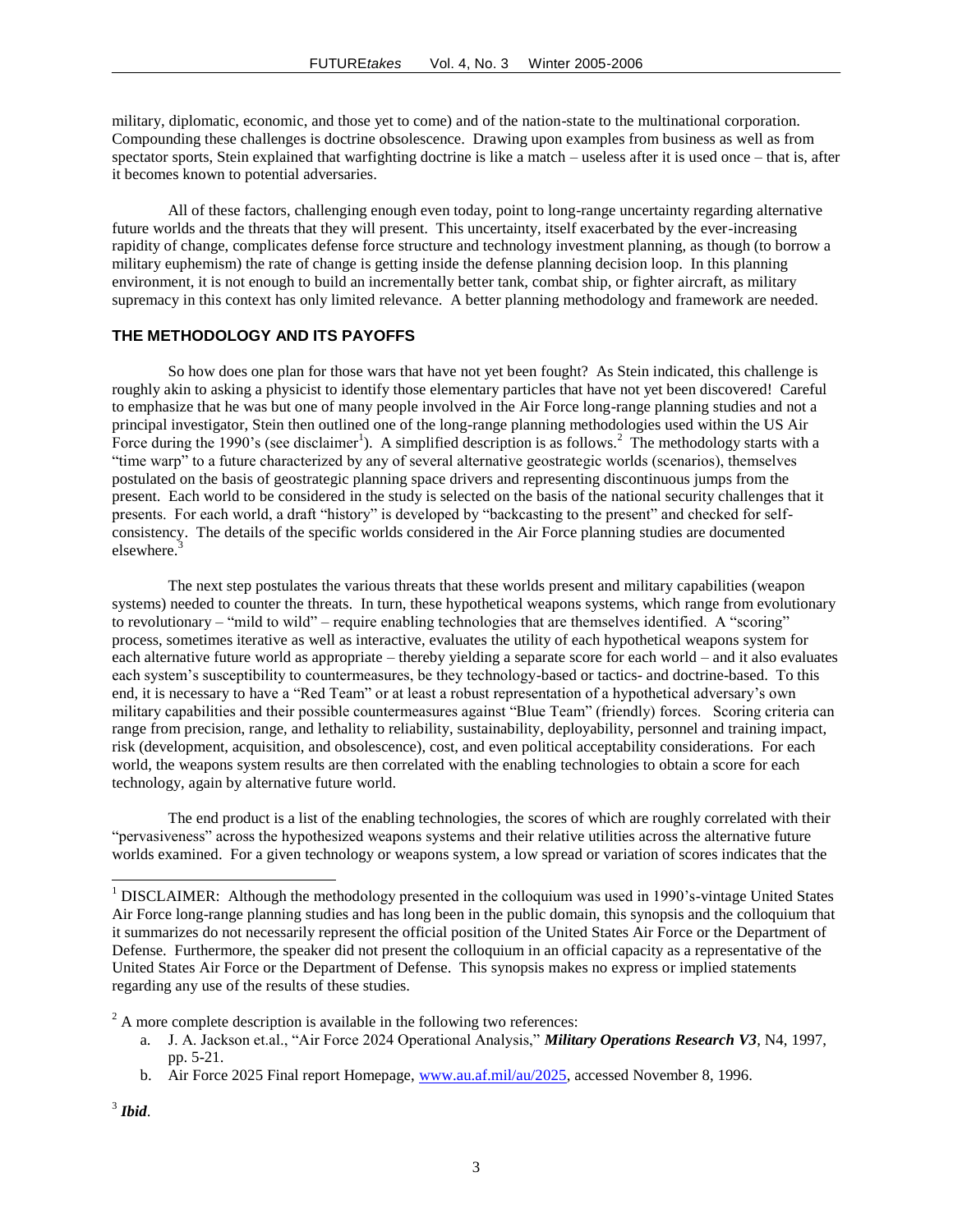results are relatively invariant to whichever alternative future world emerges, at least among those worlds considered. Thus, a technology or weapons system with high value-added scores and low score spread is a relatively attractive investment from a future uncertainty standpoint. However, the analysis does not stop here. The methodology also considers cost-to-benefit ratios in terms of two additional criteria – the challenges associated with developing a particular technology, and the extent to which the commercial sector is driving the development. Technologies being developed primarily by the commercial sector generally require less public sector investment, and commercial off-the-shelf (COTS) technologies may be available with shorter lead times and at lower costs. However, the military leverage in steering the development is correspondingly reduced, and there is sometimes the additional risk of technology transfer (to potential adversaries). If the methodology is properly used, these scores provide useful insights on which technologies will have maximum payoff in the face of uncertainty. Furthermore, the built-in audit trail self-documents the scores, so that the reasons for high, midrange, or low scores are readily apparent.

#### **DON'T SLICE THE SALAMI!**

There are added bonuses, including further insights on long-range threats, needed capabilities, and joint warfighting doctrine as well as improved dialog among the warfighting, acquisition, technology, and futurist communities – dialog that helps move them beyond incremental thinking. Still another payoff is management guidance for technology budget cuts that result from reprogramming of funds. The methodology is a powerful alternative to the "peanut butter spread" or "salami slice" approach that "spreads the pain" evenly (on a percentage basis)!

As in all futures exercises, care is necessary in choosing the drivers, the alternative future worlds (scenarios), the hypothetical weapons systems, and the scoring criteria. The complexity of the world notwithstanding, a relatively small number of drivers is preferred so that the set of drivers is manageable. This facilitates the identification of underlying issues, thereby lending additional insights into the future. For their part, the number of alternative future worlds and of hypothetical weapons systems should also be manageable. Too many worlds or systems lead to skewed results, and the differences among them become fuzzy. Conversely, the too few extreme invites just the "Pearl Harbor" that one is trying to avoid, and in the case of systems, it can relegate the fielding of promising technologies to a risky "eggs in one basket" approach. Finally, the scoring criteria should also be examined for orthogonality to preclude double-weighting.

#### **LIMITATIONS**

Stein was quick to point out that even a scenario-based methodology such as this one is only as good as the out-of-the-box thinking that goes into it. If the thinking that goes into identifying the drivers, the alternative future worlds, and the capabilities and limitations of the hypothetical weapons systems is too incremental and lacks vision and imagination, the value of the resulting study is degraded substantially. It is especially imperative that the hypothetical adversaries' capabilities be sufficiently robust to stress the capabilities of the Blue Team's proposed weapons systems.

Inadequate breaking of existing doctrinal paradigms, Red or Blue – for example, deploy-buildup-defendcounterattack – can fatally flaw a study or at least render the findings less generic, continued Stein. The Air Force 2025 study, pioneering though it was, had been based on the overarching objective of "air and space dominance" as a given, together with its three functions of awareness, reach, and power. Consequently, the technologies were evaluated through the lens of air and space dominance and not necessarily through the wider lens of overall value to national defense.

An additional potential pitfall is over-reliance on high tech as a panacea. Contrary to the predictions of some futurists of their day, airpower never made armies and navies obsolete, and nuclear weapons never prevented war across the entire spectrum of conflict. Likewise, technological superiority did not win the Vietnam War.

Still another potential pitfall is assumed benign operational circumstances such as favorable weather or port and airfield access. Finally, proper identification of the enabling technologies and the associated technology challenges is essential. For these reasons, an after-the-fact re-examination of the assumptions regarding roles and